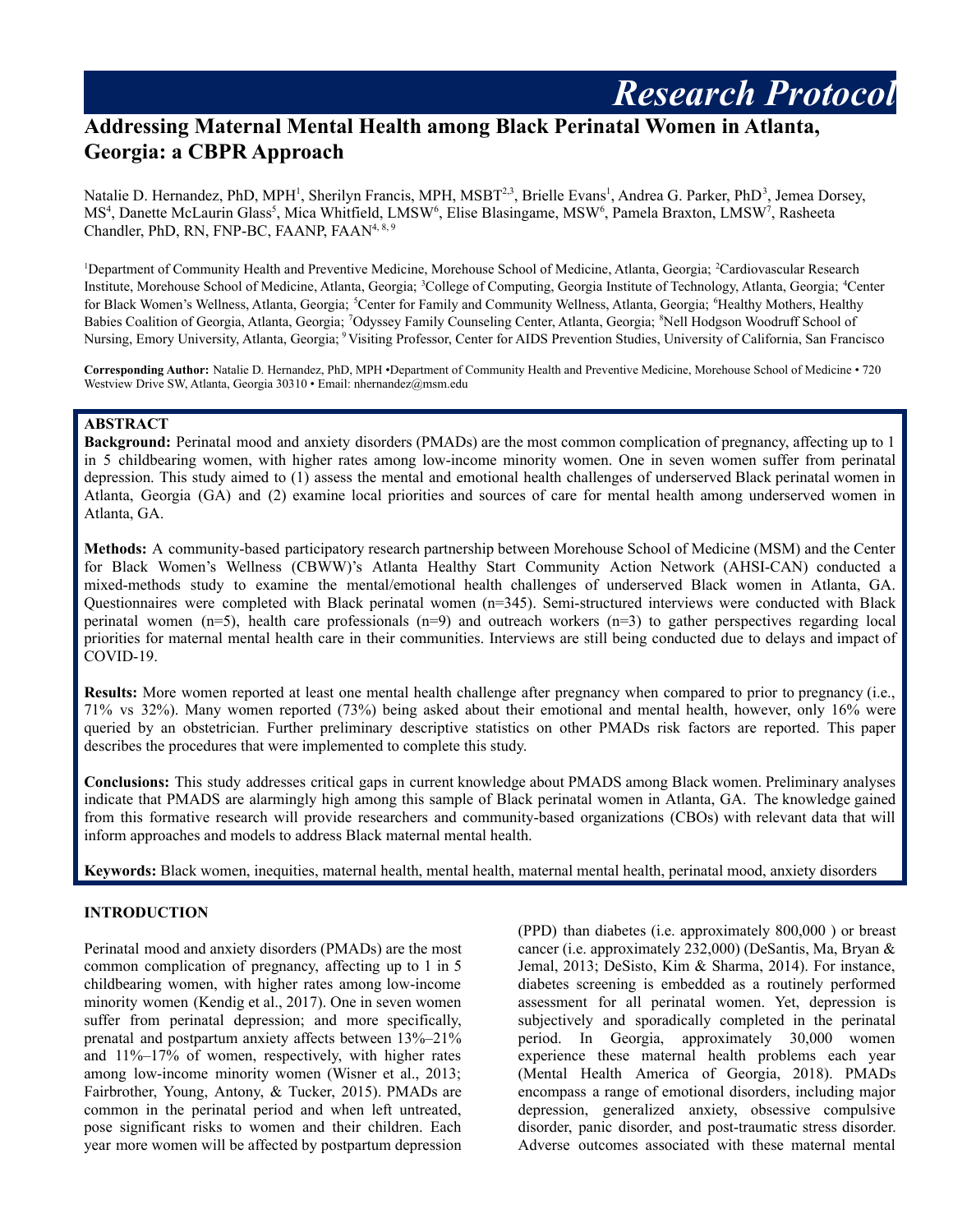health conditions include poor self-care and nutrition, impaired maternal–fetal attachment, lack of medical care, increased likelihood of tobacco and substance abuse, and a heightened risk of suicide (Wisner et al., 2013; Fairbrother, Young, Anthony & Tucker, 2015). PMADs was cited as the common causes of maternal mortality, as suicide exceeds both hemorrhage and hypertensive disorders. Many Black women at-risk for PMADs are not getting the mental health assistance they need due to screening deficits (Chaudron et al., 2010). Validated screening tools and treatment strategies for combating postpartum depression have been developed but existing screening tools used to assess PMADs may not accurately or adequately assess symptoms experienced by women of color leaving many undetected and untreated (Chaudron et al., 2010).

In fact, 60% of women of color do not receive any treatment or support services for perinatal emotional complications (Chaudron et al., 2010). Reasons for this include lack of insurance coverage, social and cultural stigma, logistical barriers to services, and lack of culturally appropriate care (Goodman, 2009). To address these shortages, interventions are needed that are culturally responsive and integrate mental health services into spaces where Black women feel comfortable and are already accessing services.

In Georgia, mental health care services and providers are scarce, and this poses significant risks (Georgia Department of Community Health , 2021). In this study we aimed to (1) assess the mental and emotional health challenges of underserved Black perinatal women in Atlanta, Georgia (GA) and (2) examine local priorities and sources of care for mental health among underserved women in Atlanta, GA. Subsequently, the overarching goal of this study was to collect formative data to inform the development of a locally, culturally responsive intervention to integrate mental health prevention and promotion into maternal mental health services in community-based settings accessed by perinatal women.

## **METHODS**

Mixed methods research is critical to understand the perspectives of Black perinatal and postpartum women to further explore factors that contribute PMADs, because of the disproportionately high burden on PMAs on minority women (Jallo, Salyer, Ruiz & French, 2015; Dove-Medows et al., 2020; Abdou et al., 2010). Quantitative data was collected via survey. Qualitative data was collected via semi-structured interviews. The Morehouse School of Medicine Institutional Review Board approved the study under Protocol 1310389.

# **Design**

In this study, the primary outcome measures were to determine Black women's experience with perinatal mental health and their engagement with healthcare professionals concerning mental health screening and subsequent treatment. The secondary outcome was group-based medical mistrust; and the tertiary outcome were social determinants

of health and other maternal mental health risk factors. This cross-sectional study included a baseline assessment and semi-structured interviews.

## **Setting**

The Atlanta Healthy Start-Community Action Network (AHSI-CAN) was the Community Based Participatory Research (CBPR) partnership for the study. The Center for Black Women's Wellness (CBWW) serves as the backbone support of the AHSI-CAN and is dedicated to coordinating the various dimensions and collaborators involved in the initiative (Hernandez et al., 2019). CAN partner organizations included community-based organizations (CBOs), social service agencies, early educational centers, and local health departments.

CBWW is located immediately southwest of downtown Atlanta in Neighborhood Planning Unit (NPU) V, in a multipurpose community center owned and operated by the City of Atlanta, GA. With a population of just over 17,000, NPU-V is a predominantly Black/African American community (80%) and has an average household income of \$27,000 and 37% of households receive food stamps (Neighborhood Nexus, 2019).

The AHSI-CAN research partner communities serve perinatal women in Atlanta, GA and South Fulton County. According to the 2018 American Community Survey estimates, Fulton County has a population of 1,021,902, with a racial/ethnic breakdown of 44.1% Black, 44.9% White, 6.9% Asian, and 7.3% Hispanic/Latino (United States Census Bureau, 2019). Blacks in Fulton County are disproportionately impacted by poverty and other social and economic factors (e.g., unemployment, low educational attainment). For instance, the median household income of Whites in Fulton County in 2018 was approximately 2.5 times the median income of Blacks (\$102,053 and \$40,220 respectively) (United States Census Bureau, 2019). Additionally, Blacks had the highest rates of individuals living below the federal poverty line, and 31.7% of households earned less than \$25,000 per year (United States Census Bureau, 2019). The unemployment rate for Blacks was almost 4 times the rate of Whites (10.8% compared to 2.8%) (United States Census Bureau, 2019).

# *Capacity Building of CBPR Partnership*

The research team and key community stakeholders developed an eight-hour training using the content learned from the CBPR Partnership Academy, to build the capacity of CAN partners to implement research. The research team and CAN partners conducted this training, because both groups perceived there to be an imbalance of knowledge and resources focused on maternal health equity research. Part one of the training focused on CBPR and research to build the CAN partners research capacity. The research content included: 1) introduction to research, 2) an overview of CBPR, 3) the difference with traditional research, 4) data collection methodologies, 5) significance of research to communities, and 6) health inequities. The priority areas of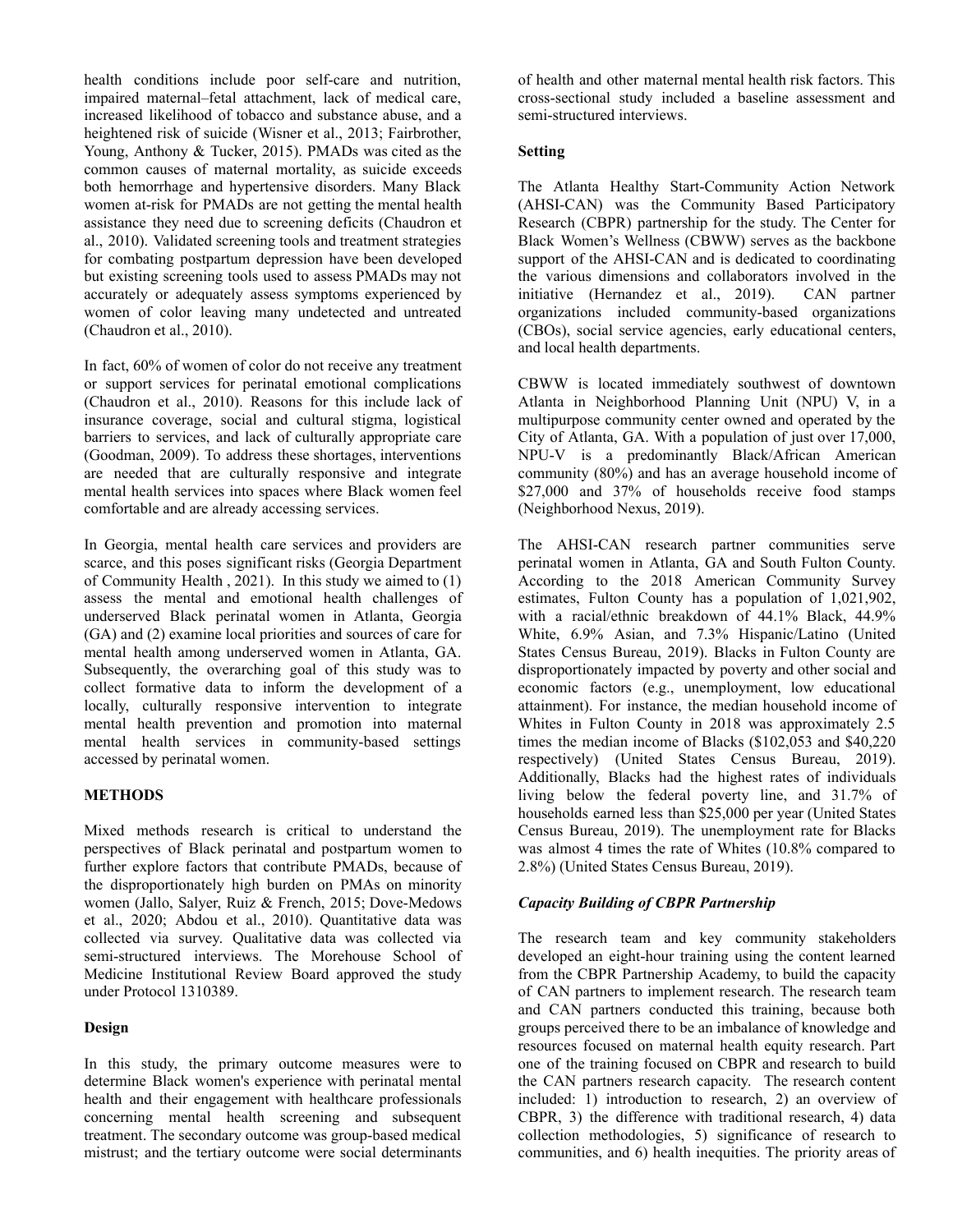the research curriculum were population of interest (low-income women of color), PMADs, research with pregnant women, research ethics and informed consent, and working with low-literate populations. The training employed a multiple intelligence approach, which consisted of didactics, media, math, music, hypothetical scenarios, role-playing, and the teach-back method (Barrington, 2004). Research partners decided on this process because of existing distrust of academic partners, to ensure integrity and fidelity in the research process, the stigmatization of mental health, and concerns related to research with pregnant women.

## **Participants**

Women were recruited through word-of-mouth and venue-based sampling from AHSI-CAN partner organization sites. AHSI-CAN partner organization sites recruited and administered the survey during community events (e.g. community baby shower or maternal mental health events). All AHSI-CAN survey implementation site partners agreed to administer at least 60 surveys and were remunerated with \$500. Women who agreed to participate were screened to determine whether they met the eligibility criteria for the study. Written informed consent was obtained prior to administration of the survey and individual participants received a \$10.00 gift card and a community resource guide developed by AHSI-CAN partners.

Eligibility criteria for inclusion in the study was a) self-identify as Black or African American; b) 18 to 45 years of age; c) reside in Atlanta, GA; d) speak English; e) currently pregnant or ≤18 months postpartum.

For the qualitative component of the study, we implemented purposive, word-of-mouth and venue-based sampling to identify and recruit providers, community-based health outreach workers, and perinatal women from the AHSI CAN and organizations who provide maternal mental health services, (e.g. Mental Health America of Georgia and Postpartum Support International- Georgia Chapter).

## **Data Collection**

## *Quantitative Data*

A risk assessment survey was implemented from August 2019-October 2019 to assess Black perinatal women's experiences regarding mental/emotional health challenges experienced during a pregnancy, communication with health care providers and the quality of care they received. The survey took about 10 minutes to complete and participants were remunerated with a \$10 gift card and a community resource guide developed by AHSI-CAN partners.

## **Instrument Development**

CBPR approaches were used to equitably engage AHSI-CAN partners in the design and development of a survey instrument. During CAN meetings, the Maternal Mental Health workgroup conducted five discussions to

establish goals for the survey and to develop preliminary questions based on their experiences working with underserved women. Based on those preliminary questions and discussions, the research team drafted questions grounded on the peer-review literature and validated measures. The research team then refined the instruments, with drafts reviewed by the CAN partners.

# *Measures*

The paper and pencil survey consisted of single items that assessed sociodemographic characteristics, self-esteem, medical mistrust, and adverse childhood experiences.

# **Social Determinants of Health**

Single items assessed demographic characteristics (i.e. age, age at most recent pregnancy, marital status, race/ethnicity, employment status, household income, educational attainment, health insurance, health care provider).

# **Mental Health Challenges**

Nine questions related to maternal mental health challenges during and after their most recent pregnancy were adapted from the Royal College of Obstetricians and Gynaecologists Maternal Mental Health Survey (Russell, Ashley, Chan, Gibson, & Jones, 2017). The survey was chosen because it also comprised questions related to women's experiences with maternal health challenges, women experiences engaging with healthcare providers, and referrals and experiences of maternal mental health.

## **Self-Esteem**

Self-esteem was assessed using The Rosenberg Self-Esteem Scale (RSES) (Chao, Vidacovich, & Green, 2017). The RSES is one of the most widely used measures of global self-esteem (SE; Byrne, 1996) in social science research today is made up of 10 items that refer to self-respect and self-acceptance rated on a 4-point Likert-type scale, ranging from 1 (totally disagree) to 4 (totally agree). The Likert-type responses are summed up to create a total score for each domain. The total achievable score for the Rosenberg Self-Esteem Scale is 30, with higher scores indicating higher self-esteem.

# **Group-Based Medicine Mistrust**

The 12-item Group-Based Medical Mistrust Scale (GBMMS), a validated instrument that has been used in samples of racial/ethnic minority men and women, was used to assess distrust and apprehension of healthcare providers and institutions in the current study (Thompson, Valdimarsdottir, Winkel, Jandorf, & Redd, 2004; Wheldon, Kolar, Hernandez, & Daley, 2017). All answers for these items are on a 5-point Likert scale ranging from strongly disagree (0) to strongly agree (4). Responses to these eight items were summed to create a medical mistrust score with higher scores indicating greater medical mistrust (theoretical range = 0 to 32).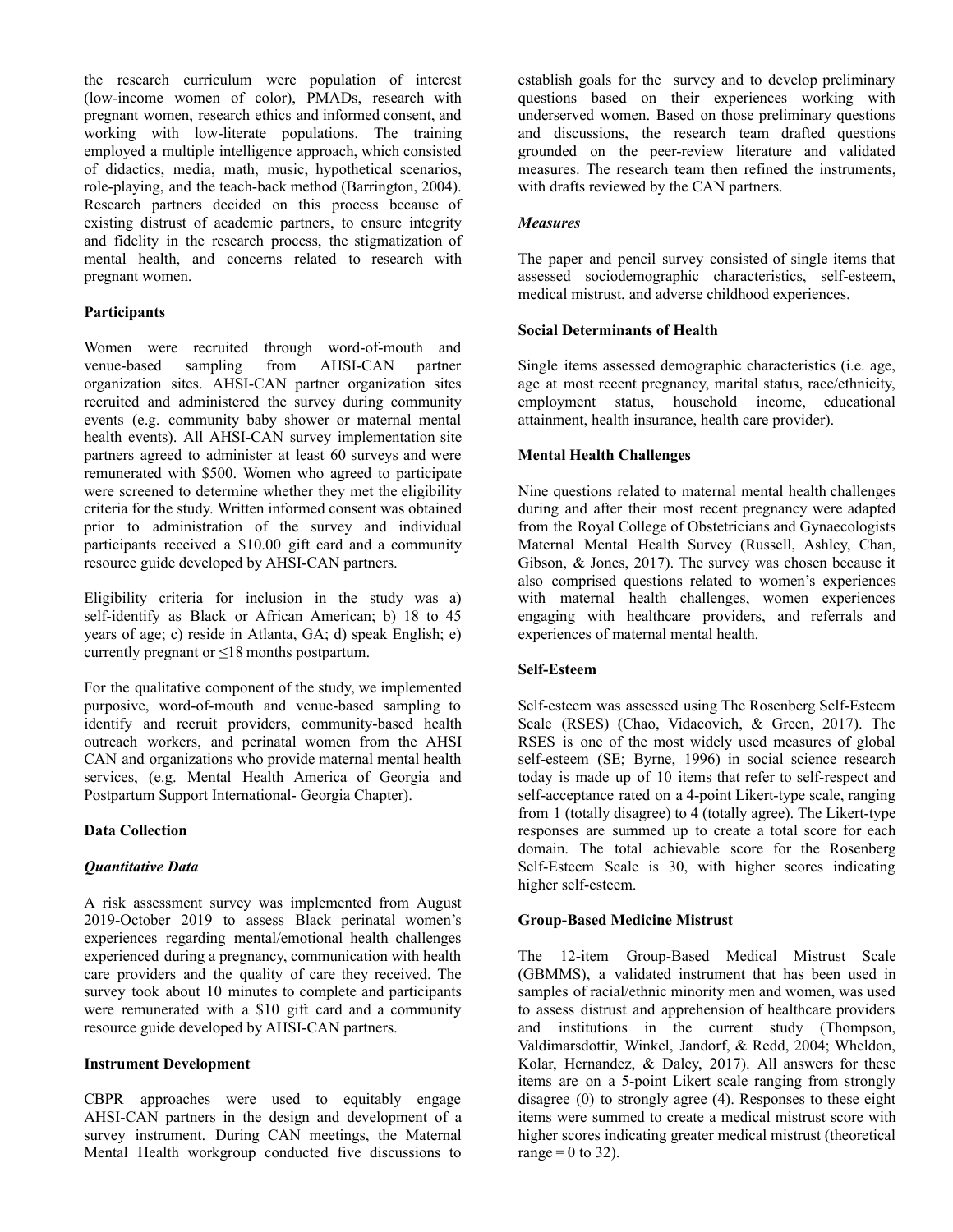#### **Adverse Childhood Experiences**

Adverse Childhood Experiences (ACE) were assessed using the Behavioral Risk Factor Surveillance System (BRFSS) ACE Module (Centers for Disease Control and Prevention [CDC], 2009). The ACE module consisted of 11 items that assessed exposure to nine types of ACEs including physical abuse, sexual abuse, emotional abuse, mental illness of a household member, problematic drinking or alcoholism of a household member, illegal drug use by a household member, divorce or separation of a parent, domestic violence towards a parent, and incarceration of a household member. The ACE score is a measure of cumulative exposure to adverse childhood conditions.

## *Qualitative Data*

In-depth interviews to date lasted between 45 to 60 minutes and we expect additional interviews to be the same. The general purpose of the interviews was to gather perspectives from community stakeholders regarding their personal and lived experiences providing or receiving care, barriers and facilitators to maternal mental health services, thoughts on cultural responsiveness, and other questions that may come from analysis of survey data. Written informed consent was obtained from each participant prior to starting the interview and a copy was given to each participant. Perinatal women participants received a \$25.00 gift card, while health care providers and community-based health outreach workers were renumerated with \$50 gift cards

## **Interview Guide Development**

CAN partners and research team met over the course of two months bi-weekly to discuss the purpose of the interview guide and to generate open-ended questions. Interview questions were developed and tailored to the unique knowledge and experiences of the target population ( i.e. Black perinatal women vs. health care professional). During the maternal mental health workgroup discussions, CAN partners expressed the need to explore implicit bias and for organizations that provide mental maternal health services, cultural responsiveness, and ways to strengthen community partnerships. CAN partners also developed the demographic profile sheet completed by participants prior to the interview.

## *Questions*

Interviews with Black perinatal women investigated their personal and lived experiences with maternal mental health challenges, experiences with and perceptions of maternal mental health care, and suggestions for maternal mental health programming. Interviews with community-based outreach workers explored community-level factors to maternal mental health such as status of maternal mental health in the community, contributors to maternal mental health issues, barriers and facilitators to maternal mental health services and services, as well as strategies for outreach and services with this population. Lastly, interviews with healthcare providers examined the multiple levels of facilitators and barriers that exist for these women attempting to access maternal mental health services as well as the daily complexities and challenges and opportunities confronting healthcare providers when serving this unique population.

## **Processes**

Figure 1 represents the Using Community Engaged Approaches to Integrate Maternal Mental Health into Community-Based Perinatal Health Services study design and participant flow.

## **Timeline**

Figure 2 details the Using Community Engaged Approaches to Integrate Maternal Mental Health into Community-Based Perinatal Health Services timeline and aims.

# **Data Analysis**

Preliminary quantitative data was analyzed using R (version 3.6.1). Descriptive analyses, including means and variances, frequency distributions, and cross-tabulations were conducted (table 1).

Qualitative data analysis will be accomplished with NVIVO qualitative software. AHSI-CAN partners and an academic partner will independently develop an initial list of themes expressed in response to each research question. Both partners will compare their list of themes and reach agreement on a final coding scheme. Subject matter and supporting quotes will be extracted from the data. Specific and illustrative quotes will be extracted verbatim. The research team will document and synthesize findings, as well as any challenges or lessons learned gathered through data collection activities.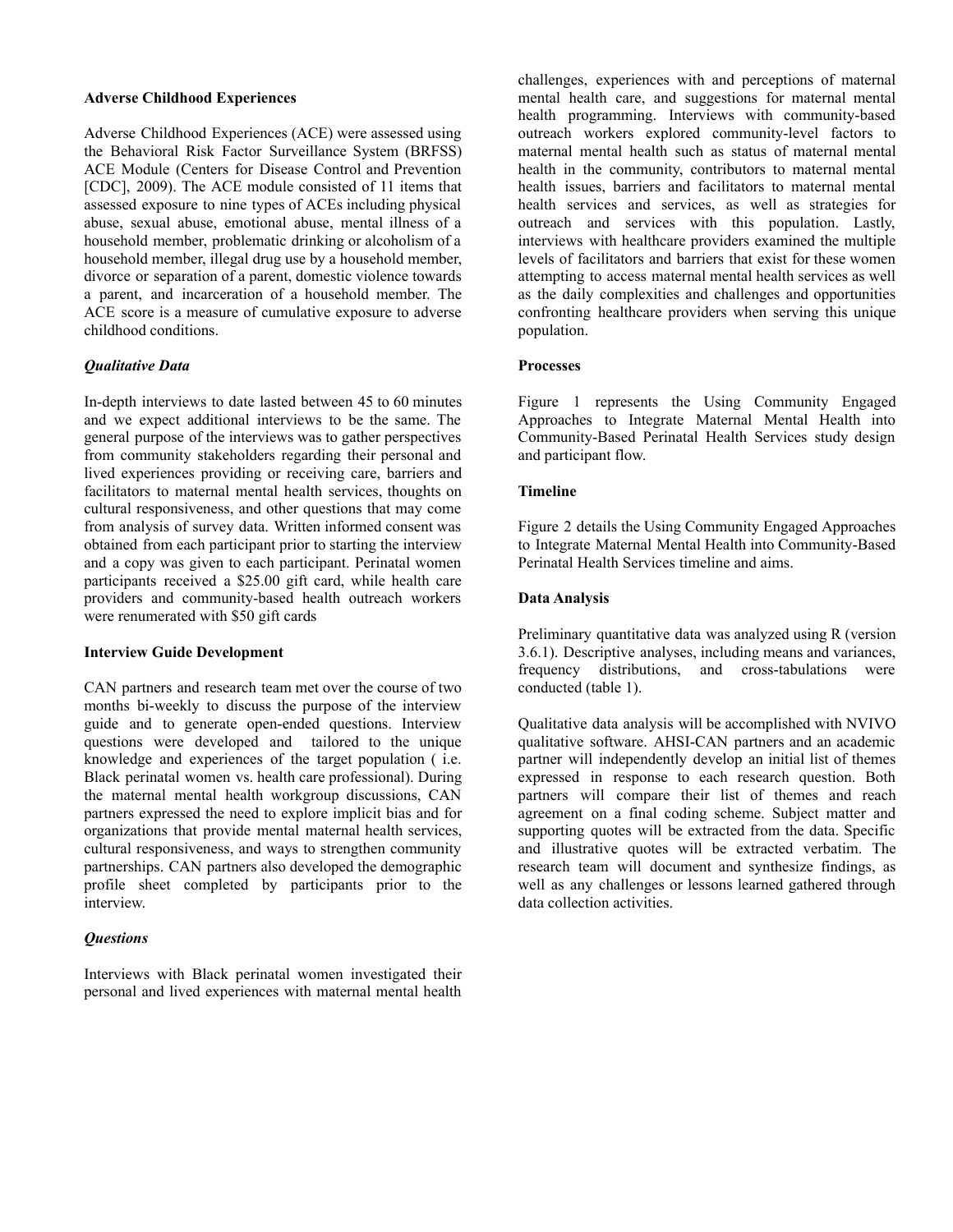# Figure 1 *Study design and participant flow*



#### Figure 2

*Study aims and timeline*

| 2019                                                             | 2 | 3 | 4 | 5 | 6 | 8 | 9 | 10 | 11 | 12 |
|------------------------------------------------------------------|---|---|---|---|---|---|---|----|----|----|
| Aim 1                                                            |   |   |   |   |   |   |   |    |    |    |
| Activity 1.1. CAN/Maternal Mental Health Workgroup Meeting       |   |   |   |   |   |   |   |    |    |    |
| Activity 1.2. Hire and Train Staff                               |   |   |   |   |   |   |   |    |    |    |
| Activity 1.3. Finalized Survey Instrument and Procedures         |   |   |   |   |   |   |   |    |    |    |
| Activity 1.4. Submit modification and final IRB Application      |   |   |   |   |   |   |   |    |    |    |
| Activity 1.5. Administer Survey                                  |   |   |   |   |   |   |   |    |    |    |
| Activity 1.6. Analyze Results from Maternal Mental Health Survey |   |   |   |   |   |   |   |    |    |    |
| 2020                                                             | 2 | 3 | 4 | 5 | 6 | 8 | 9 | 10 |    | 12 |
| Aim 2                                                            |   |   |   |   |   |   |   |    |    |    |
| Activity 2.1. CAN/Maternal Mental Health Workgroup Meeting       |   |   |   |   |   |   |   |    |    |    |
| Activity 2.2. Interview Training                                 |   |   |   |   |   |   |   |    |    |    |
| Activity 2.3. Formalize Interview Guide and Procedures           |   |   |   |   |   |   |   |    |    |    |
| Activity 2.4. Implement Interviews                               |   |   |   |   |   |   |   |    |    |    |
| Activity 2.5. Analyze Interviews                                 |   |   |   |   |   |   |   |    |    |    |
| Activity 2.6. Dissemination of Findings                          |   |   |   |   |   |   |   |    |    |    |
| Activity 2.7. Plan for Funding and Sustainability                |   |   |   |   |   |   |   |    |    |    |
| Activity 2.8. Evaluation of Research Process                     |   |   |   |   |   |   |   |    |    |    |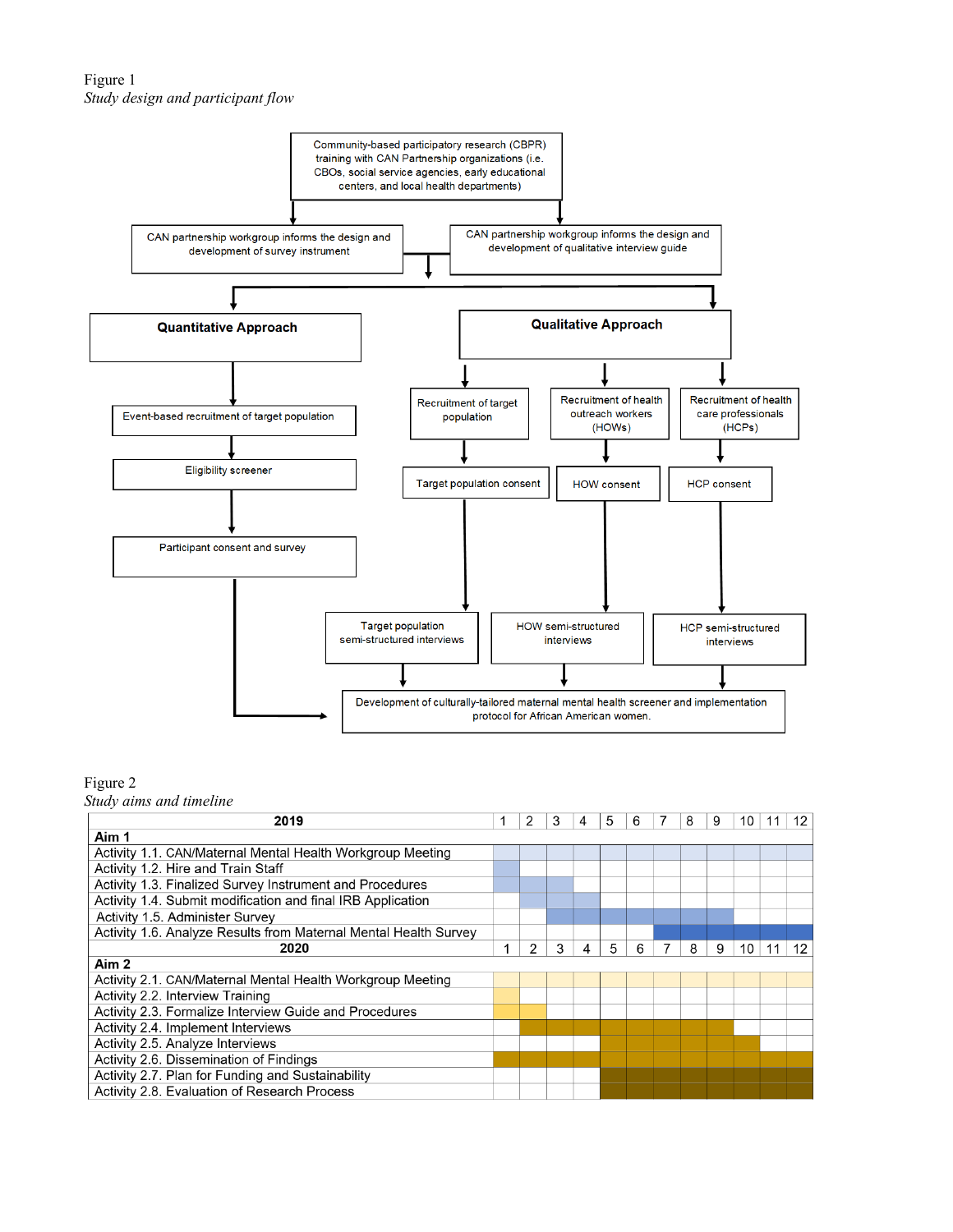## **RESULTS**

Preliminary descriptive statistics are reported from the target patient population's responses to the survey.

#### **Primary Outcome Measures**

## *Experiences of mental health challenges*

Approximately 32% of the women reported having a mental health challenge prior to their pregnancy. Of those women who reported experiencing any mental health challenges prior to pregnancy although there was a wide range of mental health problems, the majority described those challenges as anxiety, depression, mood swings, and sleeping too much.

Moreover, 71% of women self-reported they had experienced at least one maternal mental health condition during or after their pregnancy. Low mood was experienced by 46% of the women, depression by 28% and anxiety by 27% of the women. Psychosis was experienced by 4% of the women.

#### *Experiences engaging with healthcare professionals*

During pregnancy, many women (73%) reported that they were asked about their emotional and mental health by at least one healthcare professional, with 33% reported being asked by a primary care provider. Only 16% reported being asked about their mental health by an obstetrician.

After pregnancy, 70% of women reported they were asked about their mental health concerns by at least one health care professional. Thirty-seven percent reported that they were asked by their primary care provider, while 19% reported being asked by their gynecologist.

Many women (60%) who reported experiencing mental health challenges were not referred to support service or counseling for further help. Of those that were referred to support services almost half (48%) did make an appointment to see a provider.

## **Secondary Outcome Measure**

## *Group-Based Medical Mistrust*

Approximately 45% of the respondents reported at least one measure of group-based medical mistrust, which was associated with race/ethnicity.

#### **Tertiary Outcome Measures**

## *Social Determinant of Health Demographics and Other Risk Factors*

The median age of the women was  $26$  years old  $+ 6.05$ , and the median age at most recent pregnancy was  $24 + 6.34$ .

Most women were single (44%) or not married but living with their partner (27%); completed a high school education or less  $(61\%)$ ; had health insurance  $(80\%)$ ; had a regular health care provider (77%); and had a household income of less than \$20,000 a year (73%).

The majority (67%) of the Black women reported at least one low self-esteem indicator. Further, the mean Adverse Childhood Experience (ACE) score was 2.44 + 2.3.

#### **Dissemination and Community Feedback**

Consistent with CBPR approaches, the authors are currently co-presenting data from this project to study participants, and other key stakeholders in our community. The sharing of this information will not be purely for the purpose of reporting outcomes, but rather to invite stakeholders to contribute to the interpretation of the findings. Moreover, the community members and health professionals will provide recommendations for maternal mental health care models that can be implemented in community settings. This iterative process will be on-going and will result in adjustments to dissemination and translation of findings. This feedback process will be critical for shaping our interpretation and presentation of data collected from study participants in the context of the community to which they belong.

#### **DISCUSSION**

Maternal mental health is a major public health issue and racial disparities are persistent. However, to date there is a dearth of studies focused on maternal mental health and Black women.

#### **Experience of Mental Health Challenges**

Preliminary results from the current study indicate that most women (70%) in this sample self-reported at least one mental health challenge during their pregnancy. These preliminary results are aligned with other studies that found Black women to have higher rates of depression and anxiety during pregnancy than non-Latina white women (Evans, Phillippi, & Gee, 2015; Liu & Tronick, 2014; Melville, Gavin, Guo, Fan, & Katon, 2010; Rich-Edwards et al., 2006). Studies report rates of maternal mental health challenges among Black women to be between 7 to 40%; however, women in our study reported alarmingly higher rates (Lara-Cinisomo & Wood, 2018; Tandon & Cluxton-Keller, 2012; Beeghly, Olson, Weinberg, Pierre, Downey & Tronik, 2003; Segre, O'Hara, Arndt, Stuart, 2007).

#### **Experience Engaging Health Care Professionals**

Despite PMADs affecting a significant number of women in this sample, only 16% reported being asked about their mental health by an obstetrician. Thus, the majority of women in this study were not referred to mental health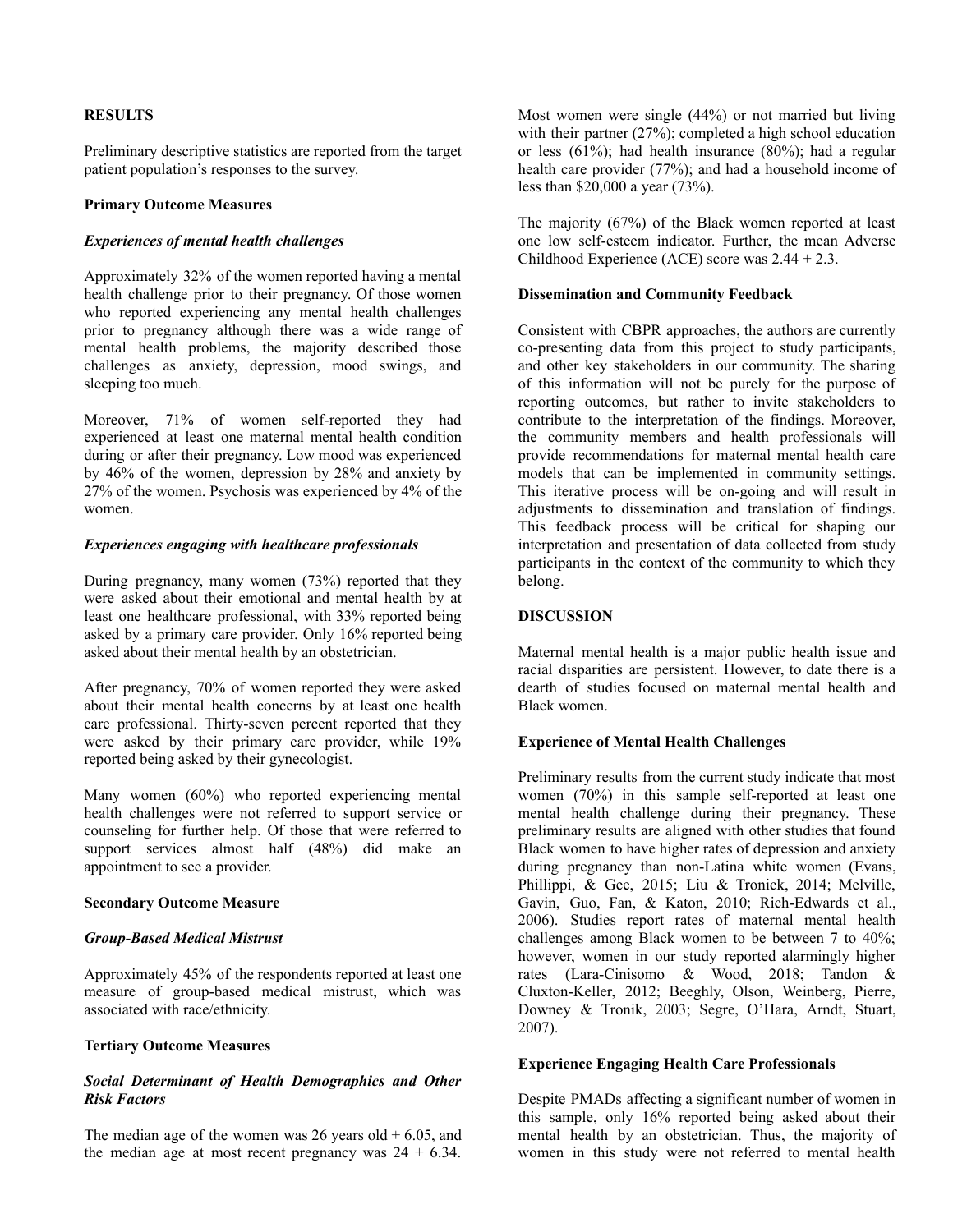services. Like other studies, of those who were referred, only 50% sought treatment (Chang, Tabet, Elder, Kiel, & Flick, 2016). Screening rates for PMADs are inconsistent and low among US healthcare providers (Evan, Phillippi & Gee, 2015). A systematic review by Evans, Phillippi and Gee (2015) demonstrated that among seven studies, an average of 55% of healthcare professionals responded affirmatively when asked if they assessed for maternal mental health concerns (Evan, Phillippi & Gee, 2015). Although there is consensus from leading physician organizations like the American College of Obstetricians and Gynecologists encouraging maternal mental health screening, screening rates are low among obstetricians and gynecologists. If obstetricians recognize a woman's PMAD, then referral and treatment for maternal mental health concerns are high during the prenatal period (80%) and postpartum period (93.7%) (Goodman & Tyler-Viola, 2010).

In Georgia, there is a lack of mental health professionals with expertise in PMADS, there are no standardized screening protocols, and there is only one established Maternal Mental specific support group in the state. Moreover, of those providers with PMADs training, very few accept Medicaid which is the coverage mechanism for roughly 50% of pregnant women in Georgia. The self-report rate of PMADs stands at 16.6% according to the Centers for Disease Control and Prevention (CDC), higher than the US average. To address this critical public health problem, more attention must be paid to PMADs, and resources must be allocated to provide mental health support for Georgia mothers. By taking care of Georgia mothers, we can affect the future health of their children and families. Through awareness, intervention, and treatment, we can work to support maternal mental health in Georgia.

## **Group-Based Medical Mistrust**

Forty-five percent of the respondents reported at least one measure of group-based medical mistrust. This may be due to the study participants seeking care at community-based centers, Federally Qualified Health Centers (FQHCs), or safety-net settings where the providers represent the ethnicity of the service population. However, even 45% reporting racial/ethnic group-based medical-mistrust is concerning finding, because medical mistrust may lead to delayed care or a decreased likelihood to seek medical care. Williamson, Smith, and Bigman (2019) found that medical mistrust was positively associated with prior personal experiences and vicarious experiences with discrimination (Williamson, Smith & Bigman, 2019).

Despite a number of publications evaluating the impact of medical mistrust on Black women living with chronic diseases like HIV, breast cancer, or its impact on sexual and reproductive health services, provider satisfaction, and PrEP use, the authors found no studies focused on medical mistrust among Black perinatal and postpartum women (Tekeste et al., 2019; Sutton, He, Edmond & Sheppard, 2019; Rosenthal & Lobel, 2020; Molina, Kim. Berrios & Calhoun, 2015; Benkert, Peters, Clark & Keves-Foster, 2006; Benkert, Hollie, Nordstrom, Wickson, Bins-Emerick

&Trust, 2009). Subsequently, there is a need to develop interventions designed to combat group-based medical mistrust.

#### **Social Determinant of Health and Other Risk Factors**

Social determinants of health (SDoH) are the conditions in which a person is born, lives, works, worships, and plays that affects their quality-of-life outcomes (Office of Disease Prevention and Health Promotion, 2020). The five key areas are economic stability, education, social and community context, health and health care, and built environment (Office of Disease Prevention and Health Promotion, 2020).

Strong predictors and risk factors for maternal mental health concerns are having previously experienced a maternal mental health challenge, being low-income, and race/ethnicity ( i.e. Black or Latinx). Large portions of the study population reported low levels of income (73%) and educational attainment (61%). This is problematic because 78% of Georgian adults have higher annual salaries; and nationally, 79.8% of American adults have a higher annual salary (United States Census Bureau, 2019). Similarly, 58.8% of Georgians adults have higher levels of educational attainment; and nationally, 60.5% of American adults have higher levels of educational attainment (United States Census Bureau, 2019). It has been found that women who had less than a high school degree were more than three times more likely to suffer from postpartum behavioral health problems. Low education level is an indicator of socioeconomic status and has been associated with an increased risk for postpartum depression and anxiety (Weissman, 2018). Conversely, many participants report having health coverage (80%) with the majority being covered through Medicaid under the coverage category for "pregnancy-related services" and "conditions that might complicate the pregnancy." Preliminary findings suggest that low-income women, including those enrolled in the Medicaid program, and racial/ethnic minorities are disproportionately affected by maternal behavioral health disorders, as they face unique barriers to diagnosis and treatment. Rates of depressive symptoms among low-income women are estimated to fall between 40 and 60 percent (Centers for Medicare and Medicaid Services [CMS], 2016). These findings mirror our sample of Black perinatal women (70%). Subsequently, it is important to expand Medicaid coverage from 60 days postpartum to one year to fully treat postpartum illnesses in state programs (National Health Law Program, 2018).

Our findings are consistent with national trends of inequity. In 2020, the median weekly earnings of Black women were \$813, while the median weekly earnings of White women were \$1,008 (US Department of Labor, 2020). Undoubtably, lower wages represent many of the negative outcomes associated with the five key areas of the SDoH. These key areas have a circular relationship, with each factor bearing equal influence upon the other. Therefore, further research is necessary to elucidate the impact of SDoH on Black maternal mental health and maternal health equity.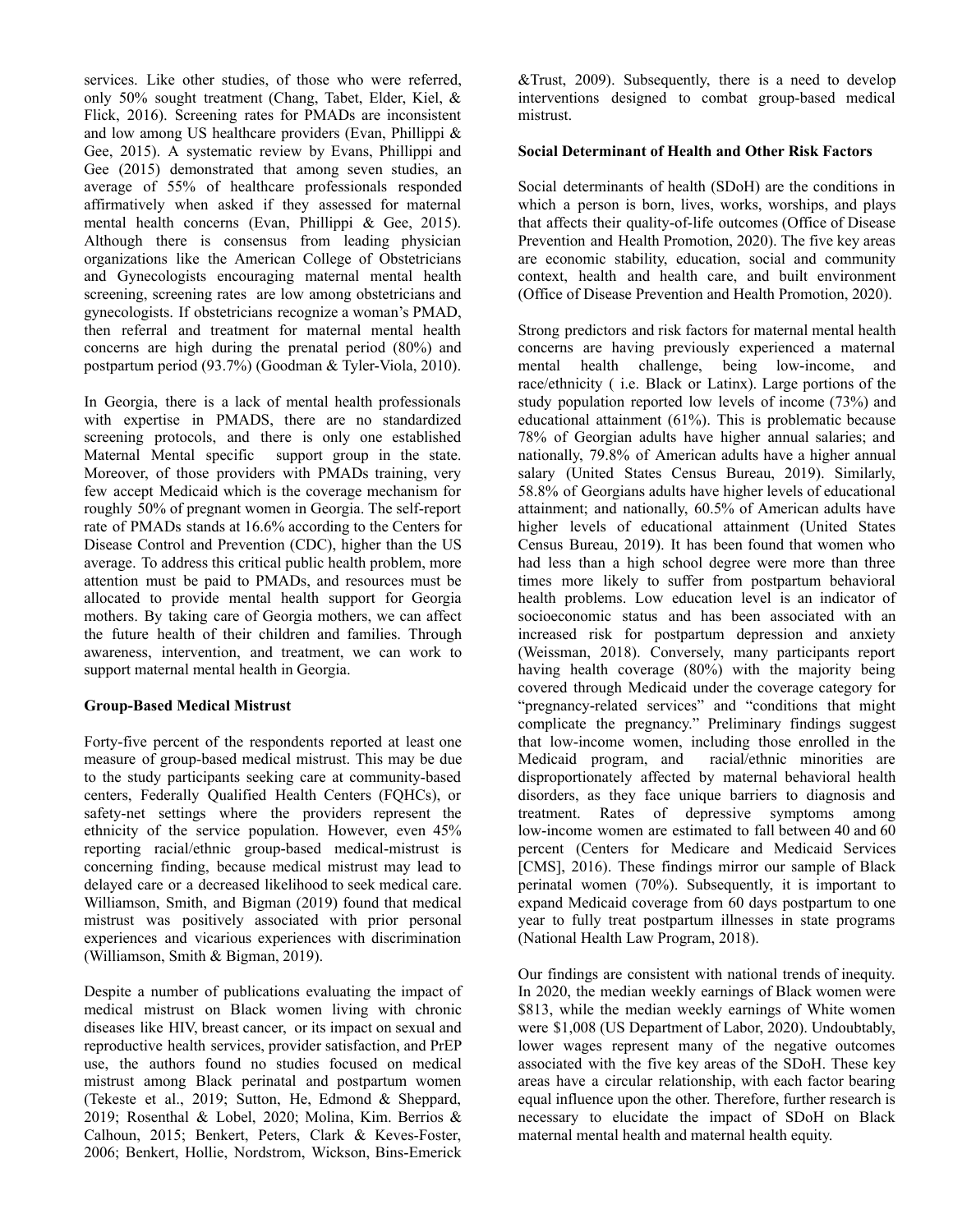Identifying more effective strategies to reduce health disparities in Black communities require an understanding of the context and an approach that is community-led and sustainable. The qualitative component of the research study aims to comprehensively understand the barriers and facilitators to maternal mental health screening and treatment among low-income Black women in Atlanta, GA.

## **Future Directions**

Universal maternal mental health screening protocol for all pregnant and postpartum women will ensure that all women are screened without delay. Most importantly, a universal screening system should assess the presence of prenatal or postpartum mood and anxiety disorders, using evidence-based tools. According to Postpartum Support International – Georgia chapter (PSI-GA), the recommended schedule for screening should include all the following: screening at the first prenatal visit; at least once during the second trimester; at least once in the third trimester; screening at the facility where the woman gives birth (i.e. between labor and discharge); four to six weeks postpartum at an obstetrical visit; repeated screenings at 6 and 12 months in the OB and/or primary care setting (or midwifery, Federally qualified health centers), and 3, 9 and 12-month pediatric visits (Postpartum Support International, 2021). Following the 2016 recommendation from the United States Preventative Task Force (2016), mandatory depression screening is now recommended by the American College of Obstetrics and Gynecology (ACOG, 2015), the American Academy of Pediatrics (2010), and the American Medical Association (American Medical Association [AMA], n.d.).

Further, Pregnancy Medicaid and private insurance should support and cover mental health services for pregnant and postpartum women during pregnancy and at least 12 months post-delivery. For states that did not adopt Medicaid expansion programs in 2014, many of those women lost coverage as early as 60 days postpartum (Kaiser Family Foundation, 2019). Mothers who lost this needed medical coverage, were no longer able to receive care for conditions that may have arisen during their pregnancy, leaving them at risk for mortality or morbidity in the postpartum period. Extending Medicaid for at least 12 months would ensure essential access to treatment for PMADs.

It is imperative to establish universal maternal mental health screening of all pregnant women and to expand Medicaid coverage for at least 12 months. Equally, there is a critical need to develop a culturally tailored screening tool and implementation schedule. A comprehension maternal mental health screen approach must include advocacy, strategies to overcome the impact of racism, and crisis-related stress.

## *Advocacy*

Various AHSI-CAN partners have been involved across local and national coalitions to address issues of perinatal mental health. In 2019, AHSI-CAN partners worked to establish a proclamation for the Georgia state legislature

recognizing May 1st as Georgia's first annual Maternal Mental Health Day (Governor of the State of Georgia, 2019). In the bill, the issues of perinatal mood and anxiety disorders among women were addressed. Even though 1 out of 7 Georgian mothers experience depression, anxiety, compulsive thoughts, and/or psychosis associated with these disorders, only 10 percent of women with these disorders receive the treatment they need (Postpartum Support International, 2015). Additionally, advocacy efforts led Georgia lawmakers to benchmark \$1 million in the fiscal year 2020 budget to screen and treat maternal mental illness in rural and underserved regions of the state (Georgia Budget & Policy Institute, 2019).

As a state with one of the highest maternal mortality rates in the country, Georgia maternal-health leaders are working to better ensure that all women have access to the treatment they need. The AHSI-CAN's efforts to combat maternal mental health are a part of a larger wave of efforts that support making maternal mental health a public health priority.

# *Crisis-Related Stress & Worry*

COVID-19 has exacerbated mental health concerns and may have impacted the pathways by which Black women are currently seeking mental health service (Chandler et al, 2020). However, COVID-19 is a new crisis. The Black community has lived through countless crises, and some may argue that the community is in a constant state of crisis due to racist systems and white supremacist ideology. Theses crises derive from hyper-vigilance and the threat of exposure to discrimination; health professional bias and reduce access to care; internalized racism; environmental racism; systematic racism; and hostility and stress in the larger society (William, 2019; Wallace, Nazroo & Becares, 2016). Black women live in the crisis of constant and cumulative exposure to racial discrimination.

Recognizing this dichotomy, the authors have embarked on a new study to define emerging themes related to maternal mental health, specific to crisis-related stress and worry. The focus of this study is to investigate current mental health challenges among pregnant and postpartum Black women amidst the COVID-19 pandemic. Additionally, the authors are seeking to determine the effectiveness of a digital health platform to support Black pregnant and postpartum women's mental health amidst the COVID-19 pandemic and other crisis points.

# **ETHICAL CONSIDERATIONS**

This study was limited to low-income Black women in Atlanta. Therefore generalization to other Black women in rural Georgia or other racial/ethnic women is limited.

To maintain privacy, participants completed paper and pencil surveys in private rooms or if in public space were spread out and handed folders to place surveys in once they were completed. We assured participants that all information provided was strictly confidential. It was stated (verbal and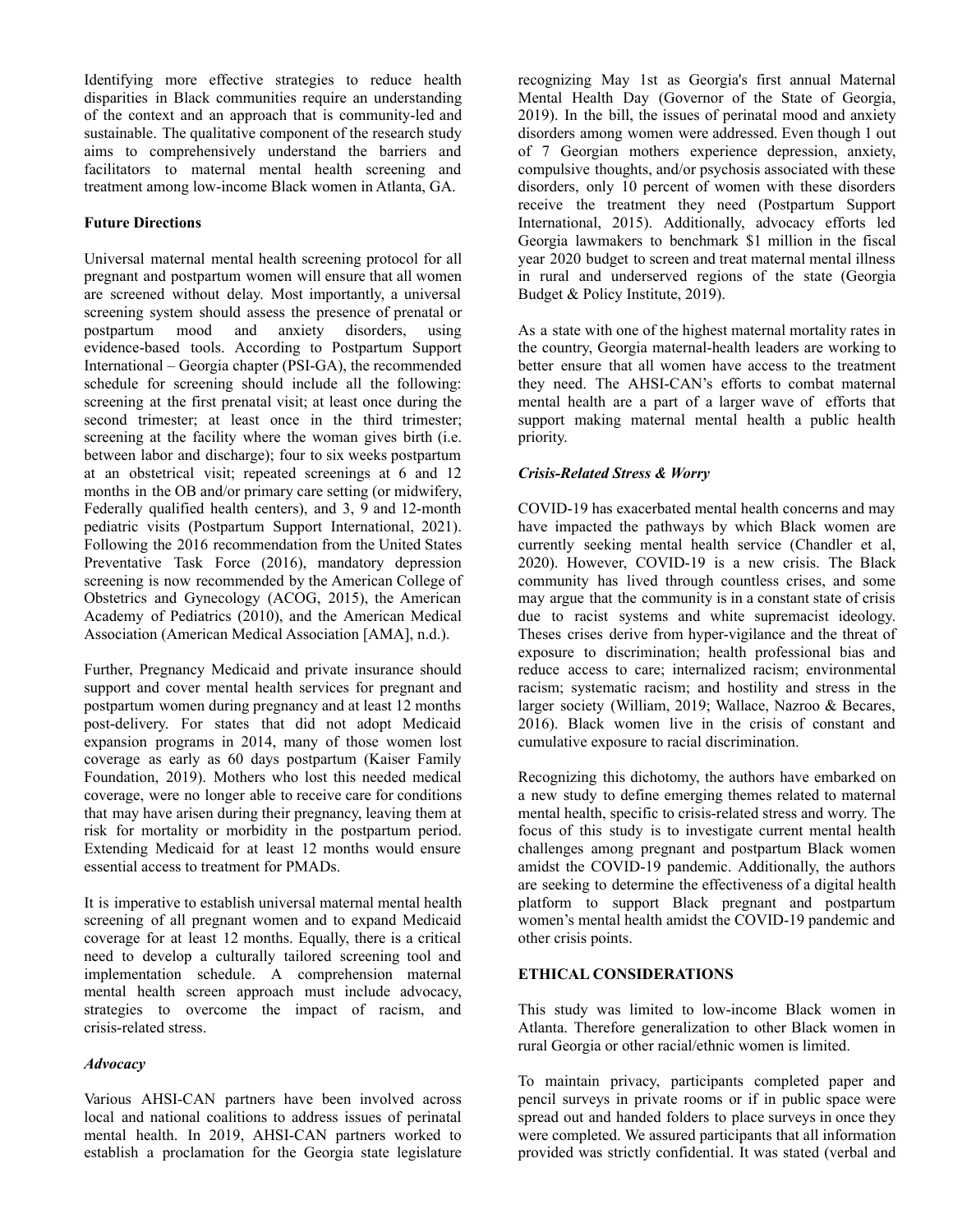on paper) that completed questionnaires would "never be shown to anyone else, and would only be known to the research team as a number identifier.

Pilot funding was granted through Detroit Community-Academic Urban Research Center, CBPR Partnership Academy. There were no conflicts of interest

# **CONCLUSION**

This study aims to contextualize the experiences of Black women. Centering the experiences of Black women is an opportunity to rethink conventional research practices, thereby identifying pathways that can contribute knowledge associated with maternal mental health. To date, there is still a dearth of information based on the narratives of Black women. Applying CBPR principles and emphasizing the lived experiences of Black, reminds us that their voices are legitimate sources of knowledge and ensures a strategic focus on culturally and contextually appropriate research.

The knowledge gained from this formative research will provide us with community-driven relevant data that will inform approaches and models to address Black maternal mental health. These data will be adapted in a variety of settings by leveraging existing community-based resources across diverse disciplines. The authors are working to see how this model can be adapted and used with other Healthy Start programs across the country, to address the gaps in maternal mental health care for Black women.

## **Acknowledgements**

This manuscript is supported, in part, by the National Center for Advancing Translational Sciences of the National Institutes of Health under Award Number UL1TR002378.

#### **References**

- Abdou CM, Schetter CD, Jones F, Roubinov D, Tsai S, Jones L, Lu M, Hobel C. (2010). Community perspectives: mixed-methods investigation of culture, stress, resilience, and health. *Ethnicity & Disease, 20*(1 Suppl 2).
- American Medical Association House of Delegates. (n.d.). *Addressing Depression to Prevent Suicide Epidemic .* Retrieved from American Medical Association House of Delegates:

https://www.ama-assn.org/system/files/2019-04/a19-im gs-resolution-2\_0.pdf

- Barrington, E. (2007). Teaching to student diversity in higher education: how Multiple Intelligence Theory can help. *Teaching in Higher Education, 9*(4), 421-434.
- Beeghly, M., Olson, K., Weinberg, M., Pierre, S., Downey, N., Tronick, E. (2003). Prevalence, stability, and socio-demographic correlates of depressive symptoms in Black mothers during the first 18 months postpartum.

*Matern Child Health J*, 157-68. doi:10.1023/a:1025132320321

- Benkert, R., Hollie, B., Nordstrom, C., Wickson, B., Bins-Emerick, L. (2009). Trust, mistrust, racial identity and patient satisfaction in urban African American primary care patients of nurse practitioner. *J Nurs Scholarsh, 41*(2), 211-9. doi:10.1111/j.1547-5069.2009.01273.x.
- Benkert, R., Peters, R., Clark, R., Keves-Foster, K. (2006). Effects of perceived racism, cultural mistrust and trust in providers on satisfaction with care. *Journal of the National Medical Association, 98*(9), 1532–1540.
- Center for Medicare & Medicaid Services (CMS). (2016, May 11). *Maternal Depression Screening and Treatment: A Critical Role for Medicaid in the Care of Mothers and Children.* Retrieved from Centers for Medicare & Medicaid Services: https://www.medicaid.gov/federal-policy-guidance/dow nloads/cib051116.pdf
- Chandler, R., Guillaume, D., Parker, A., Mack, A., Hamilton, J., Dorsey, J., Hernandez, N. (2020). The impact of COVID-19 among Black women: evaluating perspectives and sources of information. *Ethnicity & Disease*, 1-14. doi:0.1080/13557858.2020.1841120
- Chaudron LH, Szilagyi PG, Tang W, Anson E, Talbot NL, Wadkins HI, Tu X, Wisner KL. (2010). Accuracy of depression screening tools for identifying postpartum depression among urban mothers. *Pediatrics, 125*(3), e609-17. doi:10.1542/peds.2008-3261
- DeSantis, C., Ma, J., Bryan, L., Jemal, A. (2014). Breast cancer statistics, 2013. *CA Cancer J Clin, 64*(1), 52.62. doi:10.3322/caac.21203
- Dove-Medows E, Deriemacker A, Dailey R, Nolan TS, Walker DS, Misra DP, Kavanaugh K, Giurgescu C. (2020). Pregnant African American Women's Perceptions of Neighborhood, Racial Discrimination, and Psychological Distress as Influences on Birth Outcomes. *MCN Am J Matern Child Nurs*, 49-56. doi:10.1097/NMC.0000000000000589
- Evans MG, Phillippi S, Gee RE. (2015). Examining the screening practices of physicians for postpartum depression: implications for improving health outcomes. *Womens Health Issues, 25*(6), 703–710.
- Fairbrother, N., Young, A. H., Janssen, P., Antony, M. M., & Tucker, E. (2015). Depression and anxiety during the perinatal period. *BMC psychiatry, 15*(206). Retrieved from https://doi.org/10.1186/s12888-015-0526-6
- Georgia Budget & Policy Institute. (2019). *Georgia's FY 2020 Budget: Majority of New Spending Dedicated to \$530 Million Teacher Pay Raise.* Retrieved from https://gbpi.org/georgias-fy-2020-budget/
- Georgia Department of Community Health . (2021). Health Professional Shortage Area (HPSA) Designations. Retrieved from

https://dch.georgia.gov/health-professional-shortage-are a-hpsa-designations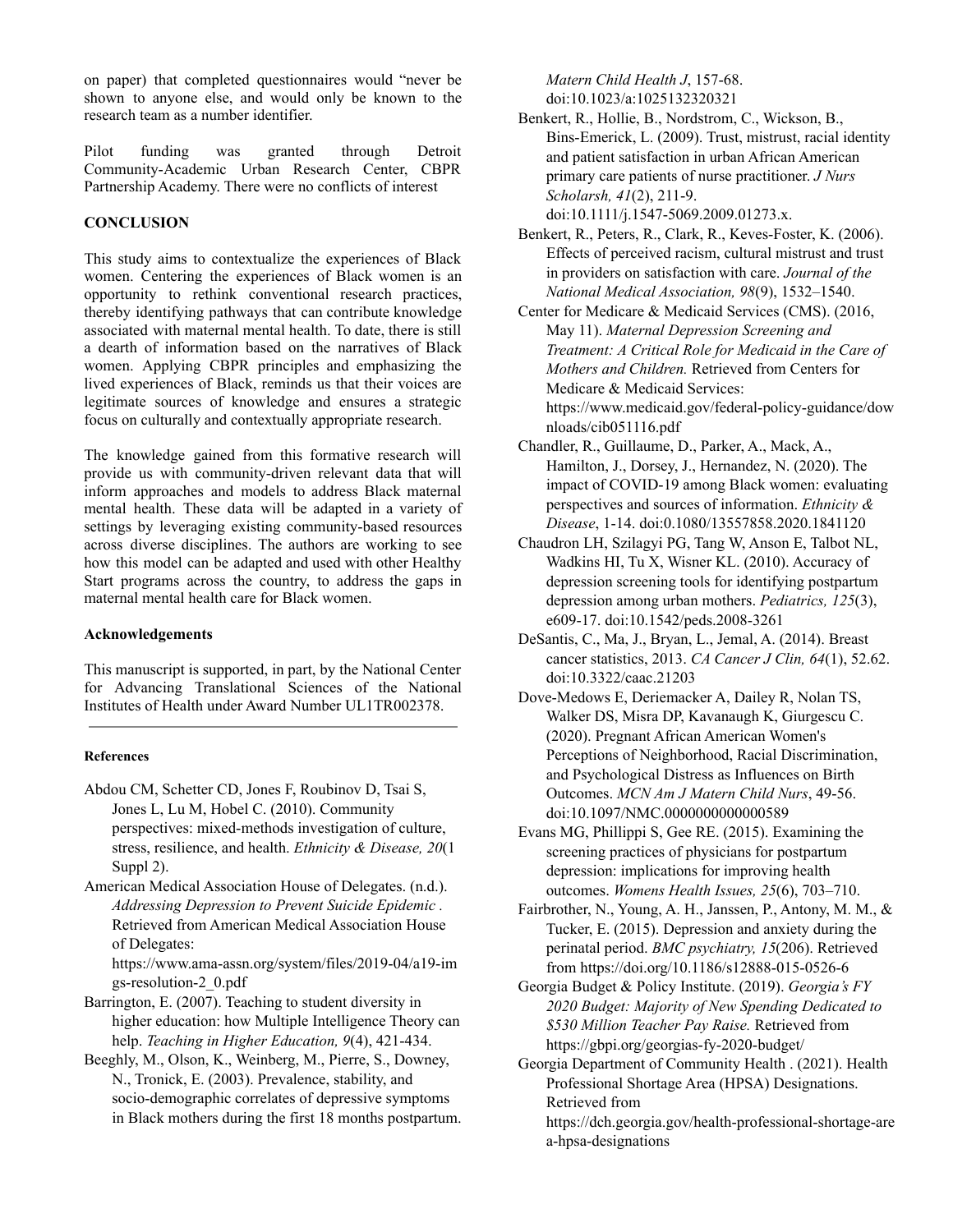Goldin Evans M., Phillippi S., Gee R. (2015, Nov-Dec). Examining the Screening Practices of Physicians for Postpartum Depression: Implications for Improving Health Outcomes. *Womens Health Issues, 25*(6). doi:10.1016/j.whi.2015.07.003

Goodman J., Tyer-Viola L. (2010). Detection, treatment, and referral of perinatal depression and anxiety by obstetrical providers. *J Women's Health, 19*(3), 477–490.

Goodman JH. (2009). Women's attitudes, preferences, and perceived barriers to treatment for perinatal depression. *Birth, 36*(1). doi:10.1111/j.1523-536X.2008.00296.x

Governor of the State of Georgia. (2019). *Maternal Mental Health Day.* Retrieved from https://gov.georgia.gov/document/proclamation/materna l-mental-health-day-5119pdf/download

Hernandez ND, Dorsey J, Glass DM, Pope E, Worthy N, Blasingame E, Gooding J, Braxton P, Whitfield M, Dotson Y. (2019). Community-Engaged Approaches to Address the Ethical Concerns of Maternal Mental Health Disparities Research. *J Health Care Poor Underserved*, 12-20. doi:10.1353/hpu.2019.0110

Jallo, N, Salyer, J, Ruiz, RJ, and French, E. (2015, Aug). Perceptions of guided imagery for stress management in pregnant African American women. *Arch Psychiatr Nurs*, 249-54. doi:10.1016/j.apnu.2015.04.004

Kaiser Family Foundation. (2019, May). *Expanding Postpartum Medicaid Coverage.* Retrieved from Kaiser Family Foundation: https://www.kff.org/womens-health-policy/issue-brief/e

xpanding-postpartum-medicaid-coverage/

Kendig, S., Keats, J. P., Hoffman, M. C., Kay, L. B., Miller, E. S., Simas, T. A. M., ... & Semenuk, K. (2017). Consensus bundle on maternal mental health: perinatal depression and anxiety. *Journal of Obstetric, Gynecologic & Neonatal Nursin*, 272-281.

Lara-Cinisomo, S., Clark, C., Wood, J. (2018, May-Jun). Increasing Diagnosis and Treatment of Perinatal Depression in Latinas and African American Women: Addressing Stigma Is Not Enough. *Womens Health Issues, 28*(3), 201-204. doi:10.1016/j.whi.2018.01.003

Mental Health American of Georgia. (2018). *Advocacy & Public Policy.* Retrieved from https://www.mhageorgia.org/legislative-priorities/

Molina, Y., Kim, S., Berrios, N., & Calhoun, E. (2015). Medical mistrust and patient satisfaction with mammography: the mediating effects of perceived self-efficacy among navigated African American women. *Health expectations : an international journal of public participation in health care and health policy, 18*(6), 2941–2950. Retrieved from https://doi.org/10.1111/hex.12278

National Health Law Program. (2018, September). *Pregnant Women's Coverage.* Retrieved from National Health Law Program:

https://healthlaw.org/resource/qa-on-pregnant-womenscoverage-under-medicaid-and-the-aca/

Neighborhood Nexus. (2019). *Neighborhood Statistical Area V04: Mechanicsville.* Retrieved from Neighborhood Nexus: http://documents.atlantaregional.com/NN/Profiles/Atlan taProfiles/V04.pdf

Office of Disease Prevention and Health Promotion. (2020). *Health People.* Retrieved from Social Determinants of Health:

https://www.healthypeople.gov/2020/topics-objectives/t opic/social-determinants-of-health

Postpartum Support International. (2015). *Perinatal Mood and Anxiety Disorders: Fact Sheet.* Retrieved from Postpartum Support International: https://www.postpartum.net/wp-content/uploads/2014/1 1/PSI-PMD-FACT-SHEET.pdf

Postpartum Support International. (2021). Screening Recommendations. Retrieved from https://www.postpartum.net/professionals/screening/

Rosenthal, L., Lobel. M. (2020). Gendered racism and the sexual and reproductive health of Black and Latina Women. Ethn Health. *Ethn Health, 25*(3), 367-392. doi:10.1080/13557858.2018.1439896

Segre, L., O'Hara, M., Arndt, S., Stuart, S. (2007). The prevalence of postpartum depression: the relative significance of three social status indices. *Soc Psychiatry Psychiatr Epidemiol, 42*(4), 316-2. doi:10.1007/s00127-007-0168-1

Sutton, A., He, J., Edmonds, M., & Sheppard, V. (2019). Medical Mistrust in Black Breast Cancer Patients: Acknowledging the Roles of the Trustor and the Trustee. *Journal of cancer education: The of icial journal of the American Association for Cancer Education, 34*(3), 600–607. Retrieved from https://doi.org/10.1007/s13187-018-1347-3

Tandon, S., Cluxton-Keller, F., Leis, J., Le, H. N., & Perry, D. F. (2012). A comparison of three screening tools to identify perinatal depression among low-income African American women. *Journal of af ective disorders, 136*(1-2), 155–162. Retrieved from https://doi.org/10.1016/j.jad.2011.07.014

Tekeste, M., Hull, S., Dovidio, J., Safon, C., Blackstock, O., Taggart, T., Kershaw, T., Kaplan, C., Caldwell, A., Lane, S., Calabrese, S. (2019). Differences in Medical Mistrust Between Black and White Women: Implications for Patient-Provider Communication About PrEP. *AIDS Behav, 23*(7), 1737-1748. doi:10.1007/s10461-018-2283-2

United States Census Bureau. (2019). *2014-2018 ACS 5-Year Data Profil*. Retrieved from American Community Survey: https://www.census.gov/acs/www/data/data-tables-and-t ools/data-profiles/

US Department of Labor. (2020, October 16). *USUAL WEEKLY EARNINGS OF WAGE AND SALARY*